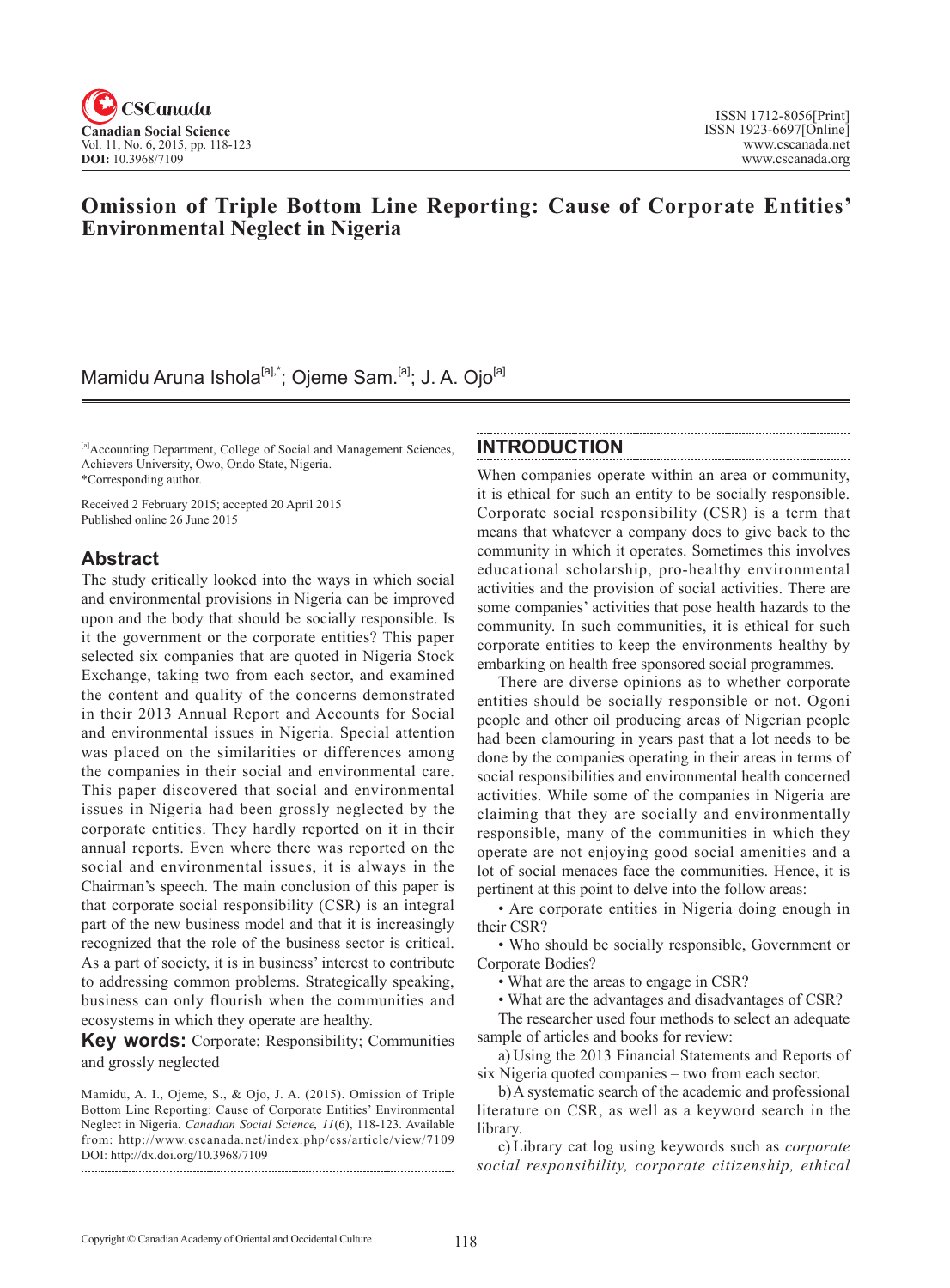*responsibility* and names of authors were used to bring out facts about the subject matter.

d)A review of bibliographic references from articles found.

The references came from scholarly journal articles, articles from the popular press and books from popular authors.

## **1. ORGANISATION OF THE PAPER**

This study is divided into nine parts. The first takes care of the Abstract. Section two spells out the Introduction. Part three of the study enumerated the Objective of the paper. Section four and five treated the Relevance Of The Study and Literature Review respectively. The fifth part takes care of Nigeria Experience on Environmental Reporting. Part six analysed the Errors in Social and Environmental Reporting in Nigeria. Sections seven deals with the Hindrances to CSR Implementation in Nigeria while the eight brought out the Summary Conclusion and Recommendations.

## **2. THE OBJECTIVE OF STUDY**

It must be recognized up front that CSR still creates a degree of confusion and controversy. Is the promotion and implementation of socially and environmentally corporate conduct a function of business or government? Is the implementation of CSR practices a cost or a valueenhancer? Is it just public relations? In past, the problem stems from definitional issues, and a perception in some quarters that CSR is more about philanthropy, rather than "doing business" and responding to shareholder interests. The central argument of this paper is that CSR is an integral part of the new business model. The main objective of the study is to evaluate how the corporate and business entities in Nigeria had been socially responsible in their immediate community.

Other secondary objectives include:

• The challenges the corporate and business entities in Nigeria are facing when trying to be socially responsible.

• The benefits that accrue to both the business entity and the community when efficient social responsibility is put in place.

• To open the eyes of corporate and non corporate entities on the ways to be socially responsible.

• To proffer solutions to some of the problems that may crop up when entities are implementing their social responsibility plan and the cleaning up of the environment.

## **3. RELEVANCE /SIGNIFICANCE OF STUDY**

The Study will use to both individuals and the government at large in the following ways:

• Proffering a good way of solving the unemployment problem in Nigeria if the recommendation of the study is followed.

• Recommending ways of solving the challenges of business entities when trying to implement social and environmental issues.

• Opening the eyes of corporate and non corporate entities to various ways to be socially and environmentally responsible.

## **4. LITERATURE REVIEW**

Wood, (1991) was of the opinion that corporate social responsibility (CSR) is also called corporate conscience, corporate citizenship, social performance, or sustainable responsible business. Wood, (1991) defined CSR as a form of corporate self-regulation integrated into a business model. He noted that CSR policy functions as a built-in, self-regulating mechanism whereby a business monitors and ensures its active compliance with the spirit of the law, ethical standards, and international norms. There are some models, a firm's implementation of CSR goes beyond compliance and engages in "actions that appear to further some social good, beyond the interests of the firm and that which is required by law. (McWilliams, Abagail; Siegel, Donald, 2001 and McWilliams, Abagail; Siegel, Donald; Wright, Patrick M. March, 2006)." DeGeorge, and Richard, (2010) defined Corporate Social Responsibility (CSR) as a process which aims to embrace responsibility for the company's actions and encourage a positive impact through its activities on the environment, consumers, employees, communities, stakeholders and all other members of the public sphere who may also be considered as stakeholders. Diverge, and Richard, (2010) opined that the term "corporate social responsibility" became popular in the 1960s and has remained a term used indiscriminately by many to cover legal and moral responsibility more narrowly construed. Paul Hohnen, (2012) pointed out as said by Niall Fitzgerald, former CEO and Chairman, Unilever:

We believe that the leading global companies of 2020 will be those that provide goods and services and reach new customers in ways that address the world's major challenges—including poverty, climate change, resource depletion, globalization, and demographic shifts.

# **5 . N I G E R I A E X P E R I E N C E O N ENVIRONMENTAL REPORTING**

Many corporate bodies had not been socially responsible in Nigeria in the past. It is only in the recent time after the 1999 elections that the big companies especially in banks, Oils & Gas and Communications sectors hard significant effects on the economy of the nation when talking about social and environmental responsibility. Despite this fact, most corporate bodies in Nigeria see environmental care as just another way of giving part of the profit they had made in the society back to the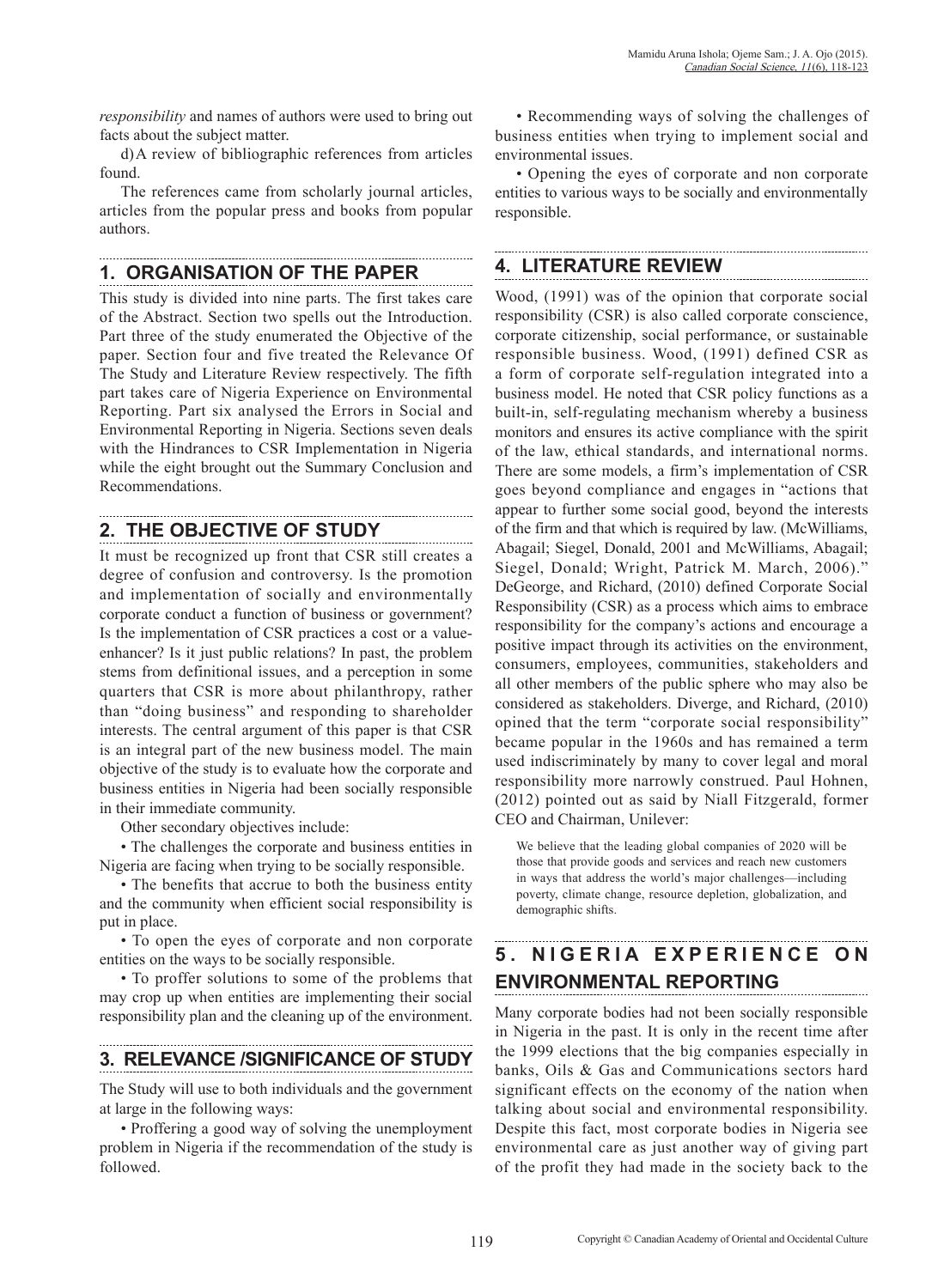environment – they only believed that it is corporate philanthropy.

The Tables below show excerpt of 2013 Financial Statement and Report from six Nigeria quoted companies in Nigeria stock Exchange. The table exemplified corporate

**Table 1**

**Samples on Social and Environmental Care in Nigeria**

concerns for Social and environmental issues in Nigeria. From Beverages sector are Cadbury Nigeria Limited and International Breweries; from the Petroleum sector are SEPLAT Oil and Mobil Oil; while from the Banking sector we have First Bank Plc. and ZENITH Bank Plc.

|          |                                   |              | Corporate social responsibility reporting                                                         |                                               |                                                                                                                                                                    |  |
|----------|-----------------------------------|--------------|---------------------------------------------------------------------------------------------------|-----------------------------------------------|--------------------------------------------------------------------------------------------------------------------------------------------------------------------|--|
| Coy      | <b>Name</b>                       | <b>Notes</b> | Report on people (employee)                                                                       | Report on profit                              | <b>Report on planet</b>                                                                                                                                            |  |
| Beverage | Cadbury<br>Nigeria Ltd            | E & F        | • Employed 2 physically<br>challenged<br>• Value spent on employee not<br>reported                | • Profit after Tax $=$<br>Net6.023,219,000:00 | $\bullet$ Amount spent on the community $-$<br>N8.4m<br>• Safety week organised yearly<br>$\bullet$ Value spent on environment – Not<br>reported                   |  |
|          | International<br><b>Breweries</b> | 10 & 11      | • Physically challenged employment<br>- Not reported<br>• Value spent on employee not<br>reported | • Profit after Tax $=$<br>N2,506,490,000:00   | $\bullet$ Amount spent on the community -<br>N10.72m<br>• Compliance with US ten principles<br>on environment.<br>• Value spent on environment $-$ Not<br>reported |  |

**Table 2**

**Samples on Social and Environmental Care in Nigeria**

|           |                        |                               | Corporate social responsibility reporting                                                                                                                                                                                          |                                                       |                                                                                                                                                                                                                                                                                                                                                                             |  |
|-----------|------------------------|-------------------------------|------------------------------------------------------------------------------------------------------------------------------------------------------------------------------------------------------------------------------------|-------------------------------------------------------|-----------------------------------------------------------------------------------------------------------------------------------------------------------------------------------------------------------------------------------------------------------------------------------------------------------------------------------------------------------------------------|--|
| Coy.      | <b>Name</b>            | <b>Notes</b>                  | Report on people (employee)                                                                                                                                                                                                        | Report on profit                                      | <b>Report on planet</b>                                                                                                                                                                                                                                                                                                                                                     |  |
| Petroleum | Seplat oil             | Under<br>Chairman's<br>speech | • Physically challenged<br>employment – Not reported<br>• Value spent on employee not<br>reported                                                                                                                                  | • Profit after Tax $=$<br>\$550,268,000,000           | • Health and educational programs<br>$\bullet$ Educational: to 722 students at a cost of<br>19.3 million<br>• Skills acquisition training.<br>• Donated computers to the University<br>of Benin, Department of Petroleum<br>Engineering.<br>• The Company also initiated a state-wide<br>educational programme.<br>$\bullet$ Value spent on environment $-$ Not<br>reported |  |
|           | Mobil oil<br>Nig. Plc. | $10 \& 11$                    | • Employment opportunities<br>are open to all suitable qualified<br>Nigerians irrespective of their<br>place of origin, religion or<br>gender. The same opportunities<br>are opened to qualified physically<br>challenged persons. | $\bullet$ Profit after Tax<br>$\approx 5,123,002,000$ | $\bullet$ Amount spent on the community – Not<br>reported<br>$\bullet$ Value spent on environment $-$ Not<br>reported                                                                                                                                                                                                                                                       |  |

#### **Table 3**

**Samples on Social and Environmental Care in Nigeria** 

|                |                              |                               | Corporate social responsibility reporting                                                                                                                                                  |                                                                                                   |                                                                                                            |  |
|----------------|------------------------------|-------------------------------|--------------------------------------------------------------------------------------------------------------------------------------------------------------------------------------------|---------------------------------------------------------------------------------------------------|------------------------------------------------------------------------------------------------------------|--|
| Coy            | <b>Name</b>                  | <b>Notes</b>                  | Report on people (employee)<br>Report on profit                                                                                                                                            |                                                                                                   | Report on planet                                                                                           |  |
| <b>Banking</b> | First Bank Plc<br>(Holdings) | Under<br>Chairman's<br>speech | • Physically challenged employment<br>- Not reported<br>• Value spent on employee not<br>reported                                                                                          | $\bullet$ Profit after Tax<br>$\rightarrow$ 70,631,000,000                                        | • Amount spent on the<br>community – Not reported                                                          |  |
|                | Zenith bank                  | 10 & 11                       | • The bank's policy prohibits<br>discrimination against disabled<br>persons in the recruitment.<br>• Training and career development<br>of its employees.<br>$\bullet$ Male 52% Female 48% | $\bullet$ Ne 110,597,000,000 Profit<br>before tax (continuing)<br>and discontinued<br>operations) | • Amount spent on the<br>community $-\cancel{1}$ 856m<br>• Amount spent on the<br>community – Not reported |  |

*Note.* Sources: From Their 2013 Financial Statement and Report.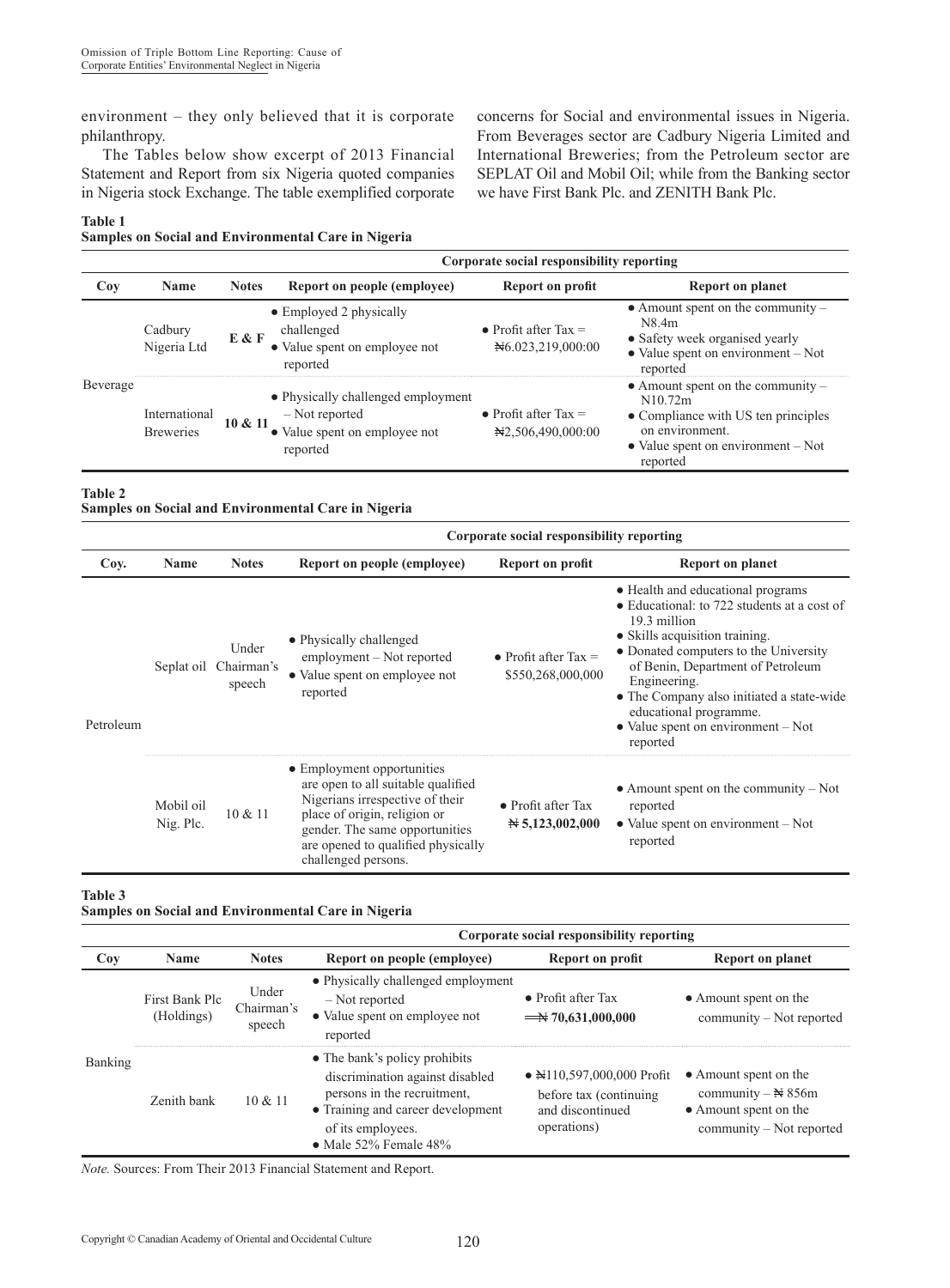Tables 1, 2, & 3 above show an excerpt of 2013 Financial Statement and Report from six Nigeria quoted companies in the Nigeria stock exchange. It clearly indicates the current nonchalant and nothing to write home about of attitude of Nigeria companies towards their social and environmental concerns.

When discussing the issue of social and environmental responsibilities, the three principal things that should be reported on are: the People, Profit and the Planet. Some authors called this "*the triple bottom line reporting*"*.*

## **6. ANALYSIS OF TABLES**

● **Beverages Companies: Cadbury Nigeria Limited** reported a profit of N6, 023,219,000:00 after tax. For the employee, two physically challenged persons were reported employed during the year. The sum of  $\mathbb{N} 8.4$ m was spent on the community while the value spent on the environment was not reported (probably nothing). The second company considered here was **International**  Breweries. It reported a profit of  $\mathbb{H}2$ , 506,490,000:00 after tax. For the employee, the number of physically challenged persons employed during the year was not reported. The sum of  $\text{N}10.72\text{m}$  was spent on the community while the value spent on the environment was not reported. It only reported that the company complied with US ten principles on environment. How they complied and amount spent on the environment was conspicuously absent from their 2013 Financial Statement and Report.

● **Petroleum Companies: SEPLAT Oil** reported a profit of  $\text{$6,268m$}$  after tax. For the employee, the number of physically challenged persons employed during the year was not reported. On the community, the company organised health and educational programs. Education was given to 722 students at a cost of Negal million. Also skills acquisition training was given to youth. The company donated computers to the University of Benin, Department of Petroleum Engineering. The Company also initiated a state-wide educational programme. **Mobil Oil** Nigeria Plc reported a profit of  $N=5$ , 123,002,000 after tax. For the employee, two physically challenged persons were employed during the year. For the employment the company reported that Employment opportunities are open to all suitable qualified Nigerians irrespective of their place of origin, religion or gender. The same opportunities are opened to qualified physically challenged persons. The value spent on the environment was not reported and even on the community was not reported.

● **Banking Sector: First Bank Plc** reported a profit after Tax  $N=91, 337,000$ . On the employee, Note 36 spoke about the amount spent on employee and the number employed for the year. Executive director – 19, Management 114 and non management 8,021. The sum of  $\cancel{\text{N}}$  52, 138,000,000 was spent on them as salaries and wages (FBN, 2013). Amount spent on the community

was not reported. What was done to the environment was conspicuously absent in the report. Did they do anything? Another bank considered was **ZENITH Bank Plc**. The bank made the sum of  $\mathbb{N}$  110,597m Profit before tax (continuing and discontinued operations). Amount spent on the community was  $\mathbb{N}$  856m; on employee, the Bank's policy prohibits discrimination against disabled persons in the recruitment, and training and career development of its employees was done. On gender equality, going by 2013 report of the company, the ratio of gender employment stood at Male 52%, Female 48%.

### **7. ERRORS IN SOCIAL AND ENVIRONMENTAL REPORTING IN NIGERIA**

The standard of reporting on social and environmental issues is for an entity to report on the People (employee), Profit and the Planet. From the above analysis, most of the corporate entities in Nigeria are fair in dealing with the community in terms of donation made to the community, education given etc.. On the first "P" (people); these are the employees. Though many entities did not report on the number of physically challenged they employed but the emolument and staff training and development are always mentioned in companies' annual report.

Also, on the second "P" which is reported on profit; the annual financial statement and report had been doing that adequately for years now. The report always tells the public about the earnings – the profit and dividends. On the third "P" which is the planet; it is a pity that a higher percentage of Nigeria corporate bodies neglect the report on the planet. Often times these companies' activities emit carbon dioxide into the air. Thereby cause air pollution. The oil spillage on the Nigeria sea side had sent many fishes to untimely death, thereby causing unemployment for the farmers. Big companies like Mobil Nigeria Oil and First Bank Plc did not report on how they affected the planet positively in the 2013 annual report.

# **8 . H I N D R A N C E S T O C S R IMPLEMENTATION IN NIGERIA**

It is on record that some corporate entities had invested much on CSR especially the gas and petroleum industries while some are yet to embark on CSR at appreciable level. Some of the factors hindering CSR in Nigeria as pointed out are:

i. Problem of CSR areas: Many corporate bodies cannot easily identify areas in which they should invest into concerning social responsibilities in their host communities. This unidentified channel is a common problem in developing economics like that of Nigeria.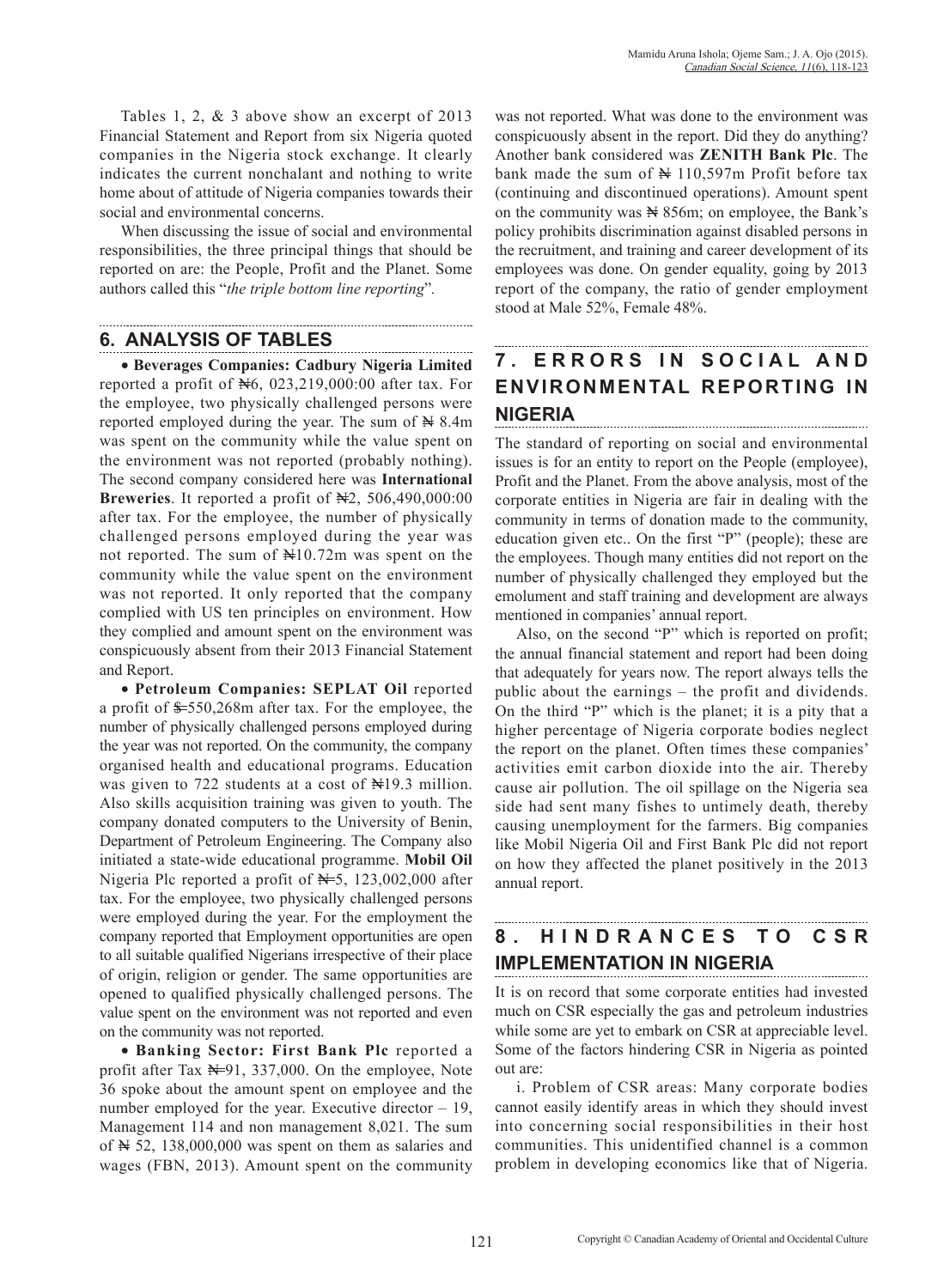Hence, the business entities are faced with barrage of demands from their host communities.

ii. Insurgents and Pressure Groups: In the recent times Nigeria has been battling with the problems of insurgency and fighting from various pressure groups. This had led to unfriendly operating environment for the corporate bodies. Often times the little CSR projects that had been executed or ongoing are destroyed during crises from these insurgents and pressure group.

iii. Demands from the Shareholders: There are often problems of who should be satisfied first in business decision. There are tripartite bodies in corporate entities. They are: shareholders, the employees and host communities. The shareholders want wealth maximization objectives to be pursued; the workers are majorly concerned with their welfare while the host communities want to be economically and ecologically satisfied. This a great challenged for CSR decision.

iv. The Population Explosion Problem: The population on Nigeria had been increasing at an alarming rate. In 1991 the population stood at 88.9 million, in 2006 the figure rose to 140,003,542 million (an increase of 54.4%) (National Population Commission) and the figure for 2015 is 160,000,000. This rising in population is major concern for many corporate bodies in Nigeria as it is an additional responsibility on the management.

v. Wrong Notion of who should execute CSR: Some corporate bodies believed that CSR is majorly the affairs of the government after their taxes had been paid to the government. On the other side the government is of the opinion that these corporate bodies are making enormous profit which not only the shareholders should enjoy but the employees and their immediate communities should benefit from such jumbo profit.

### **CONCLUSION**

It is a pity that a higher percentage of Nigeria corporate bodies neglect the report on the planet when trying to report on Social and Environmental issues. Often times these companies' activities emit carbon dioxide into the air. Thereby cause air pollution. The oil spillage on the Nigeria sea side had sent many fishes to untimely death, thereby causing unemployment for the farmers. Big companies like Mobil Nigeria Oil and First Bank Plc did not report how they affected the planet positively in the 2013 annual report. Both policymakers and the public believe that companies have a moral responsibility to society. Most of the corporate bodies see CSR as only a Philanthropy gesture. The normal thing is for companies to offer certain benefits to their employees and the communities where they operate that will lead to strong economic platform that will pave way to future good Gross Domestic Product of the country.

The cooperation of the Nation is receiving from the International development is on the poor side. Since the

influence of the International development organisation is not encouraging, attentions of the Nation should be for the foreign companies to be socially responsible. Often times CSR activity is discussed by Non Governmental Organisations (NGOs) and the media, but not by the wider public at large. This means that it is only certain members of civil society and the political community that have recognized that CSR can be an essential component of sustainable economic development. Often times because of Nigeria's high poverty rate – over 50% companies are asked to help meet short-term needs. This action does not allow for long-term planning. There are often no formal meet or forum to meeting the community and even their employees to deliberate on the CSR policies of the organisation.

As expected from young democracy which is about 15 years (1999 to 2014), the nation is often battling with political and religious upheavals. Nigeria is regularly confronted with threats to its security and the stability of the political order. The issue of Niger Delta tensions is just dying down while that of Boko Haram violent conflict with Nigeria is currently taking uncontrollable dimension. All these factors are not helping the CSR activities in Nigeria.

## **RECOMMENDATIONS**

• Corporate bodies in Nigeria need to be more socially responsible by involving in technological excellence and innovations, public private partnership, community development foundations and sustainable development.

• Companies should have much appreciation of strategic importance of building business practices that create sustainable economies and environments. This is a holistic approach to corporate social responsibility; and not just a philanthropy gesture to spend part of the company's profit back to the society.

• The corporate and non corporate organisation in Nigeria should take the lead in initiating sustainable conversations on CSR through period magazines. Also there should be a link between the corporate culture, employee relation policies, product development and service delivery guidelines or customer engagement practices and their CSR activities.

• The organizations in Nigeria should take the ethnicity and religious beliefs of the country into consideration when considering CSR. Nigeria has over 250 ethnic groups with various religions varying from Christianity, Islam, and animism to traditional beliefs. All these factors should be considered in implementing CSR.

• There are several different ways that companies express their corporate social responsibility. Commitment to CSR should include the use 100% clean energy, production of zero waste, fuelling with clean energy e.g. wind energy and health hazards free environmental are promises that responsible companies make to their communities.